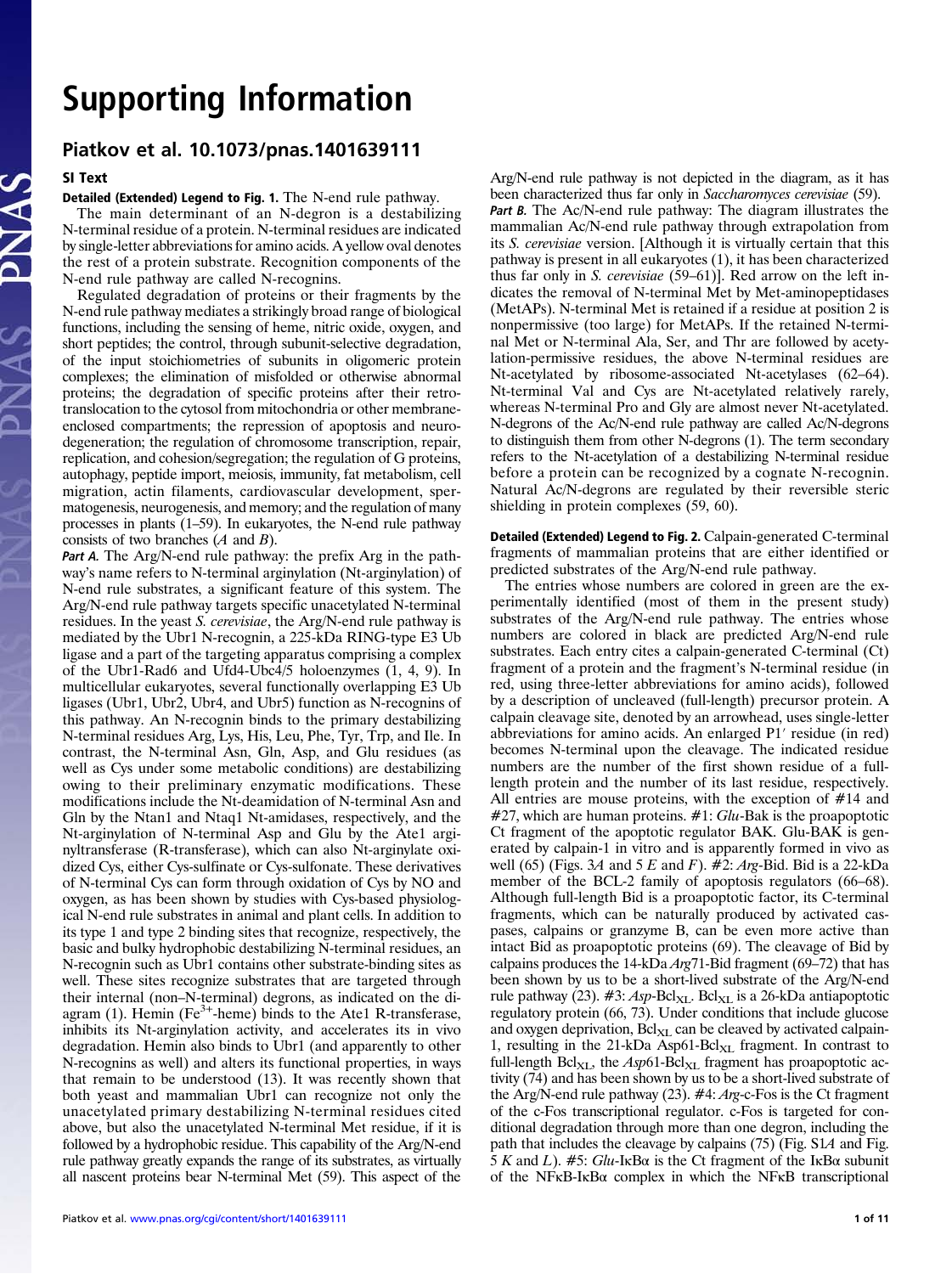regulator is inhibited by IκBα. The IκBα subunit is targeted for degradation either through a conditional phosphodegron or through a specific calpain-mediated cleavage (76) (Figs. 3C and 5 I and I).  $#6$ : Arg-Igfbp2 is the calpain-generated Ct fragment of the insulin-like growth factor binding protein-2 (77) (Fig. S1C and Fig. 5 G and H). #7: Asp-Capns1 is the Ct fragment of the calpain regulatory subunit that is cleaved by activated calpains (78, 79) (Figs.  $3F$  and  $5A$  and B). #8: Arg-Atp2b2 is the Ct fragment of the transmembrane Atp2b2 plasma membrane  $Ca^{2+}$  pump (PMCA) that ejects  $Ca^{2+}$  from cells. This pump is activated either by the binding of  $Ca^{2+}/c$ almodulin or by the calpain-mediated truncation of Atp2b2 that generates the Lys-Atp2b2 fragment and thereby activates the pump (80) (Fig. S1E and Fig. 4  $\bar{J}$  and K). #9: Leu-Capn1 is the natural autogenerated, catalytically active Ct fragment of calpain-1 (81, 82) (Fig. S1B and Fig. 5 C and D).  $\#10$ : Arg-Ankrd2. Ankrd2 (Marp2, Arpp), a member of the MARP (muscle ankyrin repeat protein) family, functions as a negative regulator of muscle differentiation (83). Calpains can produce the 30-kDa Arg103-Ankrd2 fragment (84) (Figs. 3E and  $\overline{4}$  F and G). #11: Tyr-Grm1. Grm1 is the Ct fragment of the mGluR1 $\alpha$  transmembrane metabotropic glutamate receptor (85). Receptors containing the calpain-truncated mGluR1 $\alpha$  subunit could elevate cytosolic Ca<sup>2+</sup> but could not activate PI3K-Akt signaling pathways, in contrast to uncleaved receptors (85, 86) (Figs. 3B and 4 H and I).  $\#12$ : Lys-Ica512. Ica512 (Ptprn) is a member of the transmembrane receptor protein phosphatase family (87). The 43-kDa calpain-generated mouse Lys609-Ica512 fragment enters the nucleus and acts as a transcriptional regulator  $(87, 88)$  (Fig. S1D and Fig. 4 D and E). #13: Phe-GluN2a. GluN2a (NMDA-R2a) is a subunit of the NMDA receptor (NMDAR), a glutamate receptor that can function as a ligand-gated  $Ca^{2+}$  channel (89, 90). The GluN2b subunit of NMDAR can also be cleaved by calpains (91). Ct fragments of NR2A and NR2B contain domains required for the association of these subunits with other synaptic proteins. NMDAR receptors lacking the Ct region of GluN2a could function as glutamate-gated  $Ca<sup>2+</sup>$  channels but the intracellular traffic of cleaved receptors, and their electrophysiological properties were altered (92) (Figs. 3D and 4 B and C).  $#14$ : Asn-DSCR1 (Rcan1) is the calpain-generated Ct fragment of the Down syndrome critical region 1 protein Dscr1, which binds to Raf1, inhibits the phosphatase activity of calcineurin, and enhances its degradation. The Asn-DSCR1 fragment does not bind to the Raf1 kinase (93). #15: Arg-Glyt1a is the Ct fragment of the transmembrane Glyt1a glycine transporter (94). Another Gly transporter, Glyt1b, is also cleaved by calpains, yielding the Arg-Glyt1b fragment (94). These Ct fragments are still active as transporters but are impaired in their ability to remove Gly (an inhibitory neurotransmitter) from synaptic clefts (94). #16:  $Asn-Ca<sub>v</sub>1.1$  is the Ct fragment of the voltage-gated transmembrane  $Ca<sup>2+</sup>$  channel. This (apparently) calpain-generated fragment is noncovalently associated with the rest of the channel and can inhibit its activity. Upon dissociation from the channel, the Asn- $Ca<sub>v</sub>1.1$  fragment enters the nucleus and functions as a transcriptional regulator (95–98). #17: Lys-cortactin is the Ct fragment of cortactin, an actin-binding protein that regulates actin polymerization (99). #18: Asn-Bfl-1. Bfl-1 is antiapoptotic regulatory protein whose cleavage by calpain-1 generates the Asn72-Bfl-1 Ct proapoptotic fragment (100). #19: Arg-dystrophin is the calpain-generated Ct fragment of a major cytoskeletal protein in the skeletal muscle (101). #20: Gln-Ryr1 is the Ct fragment of the Ryr1 ryanodine receptor, a  $Ca^{2+}$  channel in the ER (102) that mediates the efflux of  $Ca^{2+}$  from the ER into the cytosol. Calpain-mediated cleavage of Ryr1 increases  $Ca^{2+}$  efflux (103). #21: Arg-Mef2d is the Ct fragment of the Mef2d myocyte enhancer factor 2d, a transcriptional regulator that contributes to neuronal survival, development, and synaptic plasticity (104). #22: Gln-talin is the calpain-generated Ct fragment of talin, an adaptor protein that interacts with the integrin family of cell adhesion transmembrane proteins (80, 105, 106). #23: Arg-p39 is the calpain-generated Ct fragment of the p39 activator of the Cdk5 protein kinase (107). The indicated cleavage site is located immediately downstream of two other closely spaced (and strongly conserved) calpain cleavage sites in p39. A cleavage at any one of these sites yields a predicted Arg/N-end rule substrate. #24: Gln-Egfr is one of calpain-generated Ct fragments of the transmembrane epidermal growth factor (EGF) receptor protein kinase (108). Remarkably, all seven calpain cleavage sites in the cytosol-exposed domain of the 170-kDa EGFR contain P1′ residues that are destabilizing in the Arg/N-end rule (108). #25: Leu-β-catenin is the calpain-generated Ct-fragment of β-catenin, a conditionally short-lived cytoskeletal protein and transcriptional regulator. The Leu-β-catenin fragment is a nuclear protein that activates specific genes in conjunction with other transcription factors (109). #26: Leu-NF2 is the calpain-generated Ct fragment of NF2 (merlin), a tumor suppressor and cytoskeletal protein. Loss of function NF2 mutants result in autosomal-dominant neurofibromatosis, a predisposition to specific kinds of brain tumors (110). #27: Arg-caspase-9 is the Ct fragment of caspase-9, which can be inactivated by calpains (111), followed by the (predicted) degradation of the Arg-caspase-9 fragment by the Arg/N-end rule pathway. #28: Leu-troponin T2 is the Ct fragment of the cardiac troponin T that is produced by calpain-1 in the troponin-containing cardiac myofibril complex (112). #29: Lys-PKC $\alpha$  is the calpain-generated Ct fragment of PKC $\alpha$ , a broadly expressed Ser/Thr kinase of the PKC family (113). Being catalytically active but no longer controlled by the regulatory Nt domain of the full-length PKC $\alpha$ , the Lys-PKC $\alpha$  fragment can be toxic, for example, upon its formation in an ischemic heart (114). #30: Leu-Rad21 is the calpain-generated Ct-fragment of the Scc1/ Rad21 subunit of the chromosome-associated cohesin complex (115). The calpain-mediated generation of Leu-Rad21 contributes to the control of chromosome cohesion/segregation, together with processes that include the separase-mediated cleavage of the same Rad21 subunit (32, 115–117). #31: Phe-PKCγ is the calpain-generated Ct fragment of PKCγ, a Ser/Thr kinase of the PKC family (113). The Phe-PKCγ fragment is constitutively active as a kinase, because it lacks the regulatory Nt domain of the full-length PKC $\gamma$  kinase (113). #32: Leu-STEP<sub>33</sub> is the Ct fragment of the striatal-enriched  $STEP_{61}$  phosphatase, a brain-specific Tyr-phosphatase whose substrates include the MAPK-family kinases ERK1/2 and p38. The calpain-generated Leu-STEP<sub>33</sub> fragment lacks phosphatase activity (118).  $\#33$ : Leu-Camk-IV is the calpain-generated Ct fragment of the  $Ca^{2+}/cal$ modulin-dependent kinase-IV. This fragment lacks kinase activity (119). #34: Leu-vimentin is the calpain-generated Ct fragment of vimentin, a component of intermediate filaments (120).

#### SI Materials and Methods

Miscellaneous Reagents. Cycloheximide and calcium ionophore A23187 were from Sigma. Calpain inhibitor carbobenzoxyvalinyl-phenylalaninal (zVF) was from Calbiochem. Mouse and human cDNAs encoding proteins examined in the present work were from OpenBiosystems. Anti-flag M2 Magnetic Beads (M8823; Sigma) were used for immunoprecipitation. Immunoblotting was carried out using the anti-flag monoclonal mouse M2 antibody (Sigma), the HRP-conjugated goat antimouse antibody (#170–6516; BioRad), and ECL Prime Western Blotting Detection System (GE Healthcare), according to the manufacturers' protocols.

Plasmids, cDNAs, and Primers. Turbo Escherichia coli [New England Biolabs (NEB)] was used for cloning and maintaining plasmids. Phusion High-Fidelity DNA polymerase (NEB) was used for PCR. All constructed plasmids were verified by DNA sequencing.

In some Ub reference technique (URT)-based assays, a test protein migrated, upon SDS/PAGE, too close to the standard DHFR-Ub reference moiety (Fig. 4A). Therefore, a larger version of the reference moiety was constructed for such cases (Fig. 5 I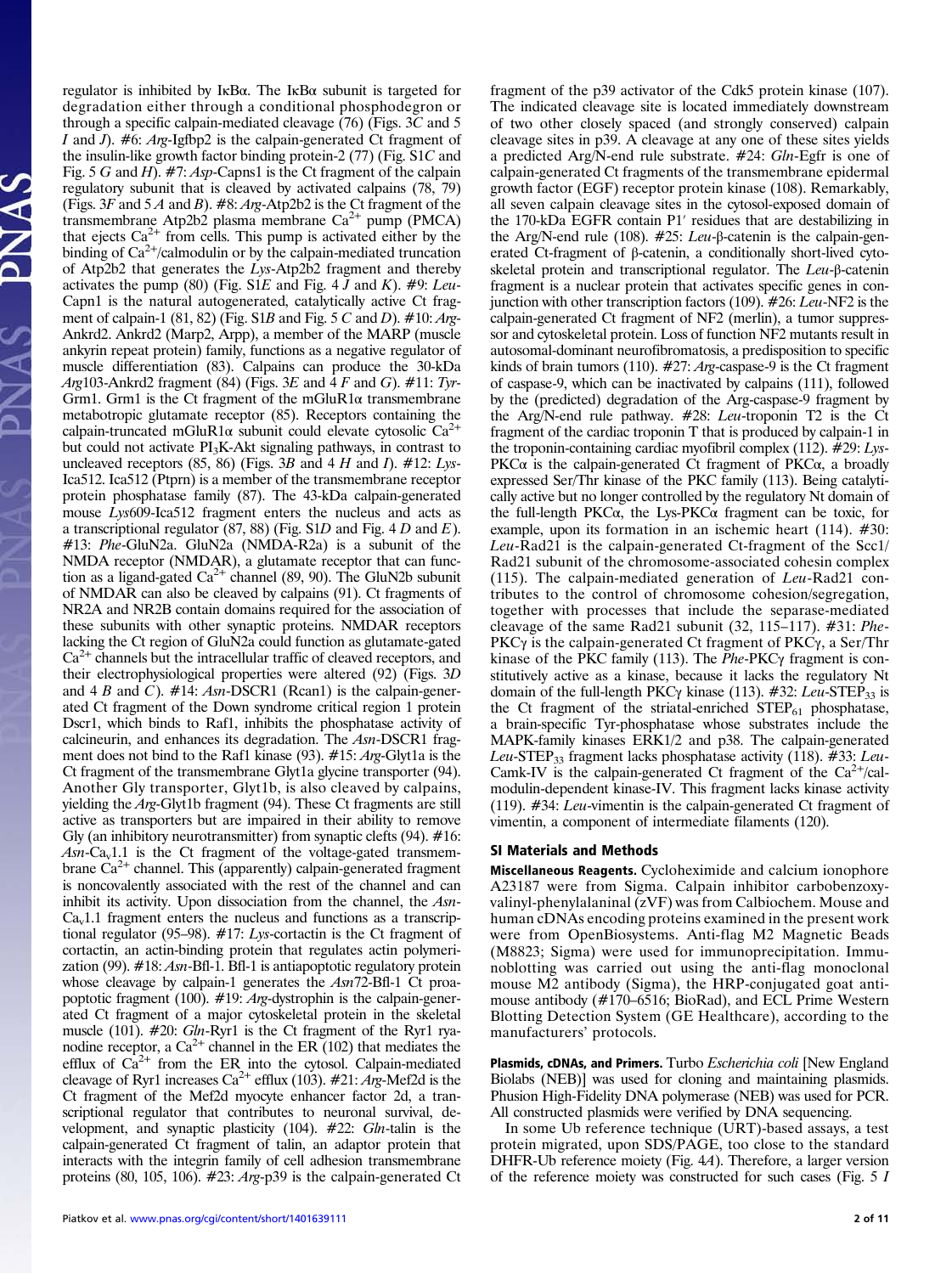and  $K$ ), through an extension of DHFR-Ub with an N-terminal region of the E. coli β-galactosidase (βgal; residues 25–119). A DNA fragment encoding this region of βgal was amplified using the plasmid pKP55-M (Table S1) as a template and primers 1605 and 1606 (Table S2). The resulting fragment was digested with HindIII and BamHI, and cloned into HindIII/BamHI-cut pKP496, yielding pKP582. It contained a region encoding the N-terminal flag tag and  $f$   $\beta$ gal-DHFR-Ub<sup>R48</sup>, followed by the multiple cloning site (MCS) SacII-EcoRI-XhoI-ClaI-EcoRV. The pKP582 plasmid was a precursor of some plasmids encoding specific URT-based protein fusions (Table S1).

GluN2a. The mouse GluN2a ORF was amplified from a mouse brain cDNA library using primers 1585 and 1587 for Phe1279- GluN2a or 1586 and 1587 for Val1279-GluN2a (Table S2). The resulting DNA fragments were cut with SacII and ClaI and cloned into SacII/ClaI-cut pKP496 (Table S1), yielding pKP568 and pKP569, respectively.

Ica512. The mouse Ica512 ORF was amplified using cDNA from OpenBiosystems (ID: 4987532) and primers 1591, 1593, 1597, and 1598 for the Lys611-Ica512 protein fragment or 1592, 1593, 1597, and 1598 for the Val611-Ica512 fragment (Table S2). The resulting DNA fragments were cut with SacII and ClaI and cloned into SacII/ClaI-cut pKP496, yielding pKP574 and pKP575, respectively. Full-length mouse Ica512 bearing both N-terminal and C-terminal flag tags and an alternative junctional residue (Val) at the calpain cleavage site (they were termed  ${}^{f}$ Ica512<sup>f</sup> and  ${}^{f}$ <sub>LCa512</sub><sup>f</sup>  $K609V$ , respectively) was produced as follows: the 5<sup>7</sup> Ica512f -K609V, respectively) was produced as follows: the 5′ region of the Ica512 ORF was amplified from the above mouse  $c\overline{DNA}$  library using primers 1632–1637 for WT  $f$ [ $ca512f$ , or primers 1632–1636 and 1638 for the mutant  ${}^{\text{f}}$ Ica512<sup>f</sup> -K609V fulllength protein (Table S2). The resulting DNA fragments were cut with HindIII and AfeI and were cloned into HindIII/AfeI-cut pKP574, yielding pKP599 and pKP600, respectively (Table S1). Ankrd2. The mouse Ankrd2 ORF was amplified using cDNA from OpenBiosystems (ID: 8861782) and primers 1570 and 1572 for the Arg103-Ankrd2 fragment or 1571 and 1572 for the Val103- Ankrd2 fragment. The resulting DNA fragments were cut with SacII and ClaI and cloned into SacII/ClaI-cut pKP496, yielding pKP576 and pKP577, respectively (Table S1).

Grm1. The mouse Grm1 ORF was amplified using cDNA from OpenBiosystems (ID: 30544252) and primers 1579 and 1581 for the Tyr937-GRM1 fragment or 1580 and 1581 for the Val937-GRM1 fragment. The resulting DNA fragments were cut with SacII and ClaI and cloned into SacII/ClaI-cut pKP496, yielding pKP564 and pKP565, respectively (Table S1).

Atp2b2. The mouse Atp2B2 ORF was amplified from the above mouse cDNA library using primers 757 and 759 for the Arg1091- Atp2b2 fragment or 758 and 759 for the Val1091-ATP2B2 fragment. The resulting DNA fragments were cut with SacII and EcoRV and cloned into SacII/ EcoRV-cut pKP496, yielding pJO386 and pJO387, respectively (Table S1).

Capns1. The mouse Capns1 ORF was amplified from the above mouse cDNA library using primers 1576 and 1578 for the Asp142- CAPNS1 fragment or 1577 and 1578 for the Val142-Capns1 fragment. The resulting DNA fragments were cut with SacII and ClaI and cloned into SacII/ClaI-cut pKP496, yielding pKP578 and pKP579, respectively (Table S1).

Capn1. The human Capn1 ORF was amplified using cDNA from OpenBiosystems (ID: 5223130) and primers 1510, 1512, 1513, and 1490 for the Leu28-Capn1 fragment or 1511, 1512, 1513, and 1490 for the Val28-Capn1 fragment. The resulting DNA fragments were cut with SacII and ClaI and cloned into SacII/ClaI-cut pKP496, yielding pKP536 and pKP537, respectively (Table S1).

Bak. The mouse Bak ORF was amplified from the above mouse cDNA library using primers 1610 and 1612 for the Glu16-Bak fragment or 1611 and 1612 for the Val16-Bak fragment. The resulting DNA fragments were cut with SacII and ClaI and cloned into SacII/ClaI-cut pKP496, yielding pKP583 and pKP584, respectively (Table S1).

Igfbp2. The mouse Igfbp2 ORF was amplified from a mouse cDNA library using primers 1582 and 1584 for the Arg181-IgfbP2 fragment or 1583 and 1584 for the Val181-IgfbP2 fragment. The resulting DNA fragments were cut with SacII and ClaI and cloned into SacII/ClaI-cut pKP496, yielding pKP566 and pKP567, respectively (Table S1).

IkBα. The mouse IκBα ORF was amplified from the above mouse cDNA library using primers 763 and 765 for the  $Glu51$ -IkB $\alpha$ fragment or 764 and 765 for the Val51- IκBα fragment. The resulting DNA fragments were cut with SacII and ClaI and cloned into SacII/ClaI-cut pKP582, yielding pJO427 and pJO428, respectively (Table S1).

c-Fos. The mouse c-Fos ORF was amplified using cDNA from OpenBiosystems (ID: 2582234) and primers 760 and 762 for the Arg91-c-Fos fragment or 761 and 762 for the Val91-cFOS fragment. The resulting DNA fragments were cut with SacII and ClaI and cloned into SacII/ClaI-cut pKP582, yielding pJO425 and pJO426, respectively (Table S1).

In Vitro Transcription-Translation-Degradation Assays. The TNT T7 Coupled Transcription/Translation System, a version of the Promega's rabbit reticulocyte extract preparation in which the main components of the system were supplied separately, was used to carry out transcription-translation-degradation assays (23, 24, 121). Reaction samples were prepared according to the manufacturer's instructions. Nascent proteins in reticulocyte extract were pulse-labeled with  $[^{35}S]$ L-methionine (0.55 mCi/mL, 1,000 Ci/mmol, MP Biomedicals) for 10 min at 30 °C, in the total volume of 30 μL. The labeling was quenched by the addition of cycloheximide and unlabeled methionine to the final concentrations of 0.1 mg/mL and 5 mM, respectively. Samples were withdrawn at indicated time points of a chase. The reactions were terminated by the addition of 0.1 mL of TSD buffer  $(1\%$ SDS, 5 mM DTT, 50 mM Tris·HCl, pH 7.4) and snap-freezing samples in liquid nitrogen. Samples were then heated at 95 °C for 10 min, diluted with 10 volumes of TNN buffer (0.5% Nonidet P-40, 0.25 M NaCl, 5 mM EDTA, 50 mM Tris·HCl, pH 7.4), containing the complete protease-inhibitor mixture (Roche), clarified by centrifugation at  $20,000 \times g$  for 5 min, and immunoprecipitated using 5 μL of anti-flag M2 Magnetic Beads. The samples were incubated with rocking at 4 °C for 3 h, followed by three washes in TNN buffer, one wash in 10 mM Tris·HCl (pH 8.5), and resuspension in 20 μL of SDS-sample buffer. The resulting samples were heated at 95 °C for 5 min and fractionated by SDS 4–12% PAGE, followed by autoradiography and quantification, using Storm PhosphorImager (Molecular Dynamics) and ImageQuant (GE Healthcare).

In Vivo URT-Based Degradation Assays. Human HEK293T cells were obtained from American Type Culture Collection (ATCC). Cells were grown at 37 °C with 5% (vol/vol)  $CO_2$  in DMEM supplemented with 10% FBS (Gemini Bio-Products) and penicillin/ streptomycin (100 units/mL) (HyClone). Cells were transfected at  $~\sim$ 75% confluency with 0.05–0.2 μg plasmid per 35-mm well using Lipofectamine-2000 (Invitrogen) according to the manufacturer's protocol. Transfected cells were labeled 48 h later for 20 min with  $\lceil$ <sup>35</sup>S|L-methionine (0.1 mCi/mL; MP Biomedicals) in DMEM lacking Met and Cys. The labeling was stopped by the addition of cycloheximide (0.1 mg/mL) in complete DMEM (containing 2.5 mM unlabeled Met as well). Samples (0.1 mL) were withdrawn at indicated times of the chase, mixed with 0.1 mL of TSD buffer (1% SDS, 5 mM DTT, 50 mM Tris·HCl, pH 7.4), and the resulting samples were snap-frozen in liquid nitrogen. Samples were then heated at 95 °C for 10 min and diluted with 10 volumes of TNN buffer (see above) containing the complete protease-inhibitor mixture (Roche). Total <sup>35</sup>S radioactivity in-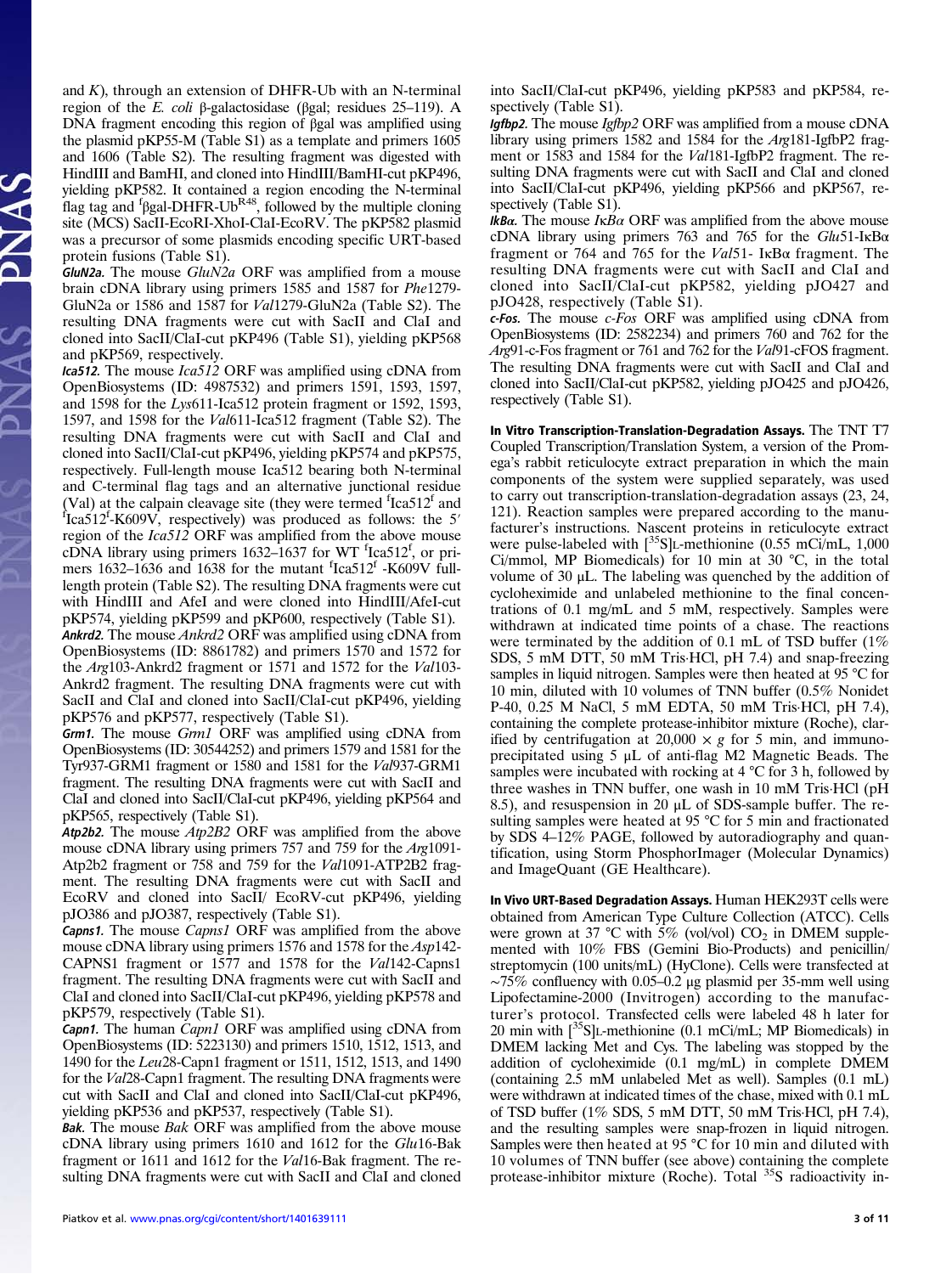soluble in  $10\%$  (vol/vol) CCl<sub>3</sub>COOH was then determined, and volumes were adjusted to equalize <sup>35</sup>S among different samples. Thus, treated samples were processed for immunoprecipitation by the addition of  $5 \mu L$  of anti-flag M2 magnetic beads and incubation with rocking at 4 °C for 3 h. Immunoprecipitated proteins were washed three times in TNN buffer and once in 10 mM Tris·HCl (pH 8.5), followed by the resuspension in 20  $\mu$ L of SDS sample buffer, heating at 95 °C for 10 min, SDS 4–15% PAGE, and autoradiography with quantification, as described above.

In Vitro Assays with <sup>f</sup>Ica512<sup>f</sup> and <sup>f</sup>Ica512<sup>f</sup>-K609V Full-Length Proteins.

A diagram of the N-terminal/C-terminal double tagging of a test protein (to make possible the detection of both products of an in vitro or in vivo protein cleavage) is shown in Fig. 6A and described in the main text. The TNT T7 Coupled Transcription/Translation System (Promega) was used to carry out transcriptiontranslation-degradation assays as described above. fIca512f and  ${}^{\text{f}}$ Ica512<sup>f</sup>-K609V<sup>f</sup> (main text and Fig. 6) were labeled with  $[35S]$ methionine  $(0.55 \text{ mCi/mL}, 1,000 \text{ Ci/mm}$ . MP Biomedicals) for 60 min, in a total volume of 30 μL, followed by buffer exchange using Zeba Spin Desalting Column (Pierce) equilibrated with CC buffer [10% (vol/vol) glycerol, 50 mM NaCl, 0.5 mM DTT, 20 mM Tris·HCl, pH 7.4]. The cleavage of <sup>f</sup> Ica512<sup>f</sup> and  $f$ Ica512<sup>f</sup>-K609V<sup>f</sup> was initiated by the addition of  $CaCl<sub>2</sub>$  (to the final concentration of 2 mM) and purified human calpain-1 [to a final concentration of 8.5 U/mL  $(70 \text{ nM})$ ]. The mixture was incubated at 30 °C for 30 min, and calpain was inhibited by adding z-VF (to the final concentration of 0.1 mM), followed by buffer exchange using Zeba Spin Desalting Column equilibrated with 1 mM Mg-acetate, 60 mM K-acetate, and 10 mM Tris-acetate (pH 8.2). An equal volume of fresh TNT reticulocyte extract was added to the samples, followed by a chase at 30 °C for 30 and 120 min. Samples were withdrawn at indicated time points of the chase and processed for analysis as described above for URT assays.

In Vivo Assays with <sup>f</sup>Ica512<sup>f</sup> and <sup>f</sup>Ica512<sup>f</sup>-K609V Full-Length Proteins. HEK293T cells were used for in vivo analyses of  ${}^{f}$ Ca512<sup>f</sup> and  ${}^{f}$ Ca512<sup>f</sup> K609V. To allow the natural processing and in-Ica512<sup>f</sup>-K609V. To allow the natural processing and intracellular localization of these ER-translocated, transmembrane proteins, the N-terminal flag tag was placed immediately down-

- 1. Varshavsky A (2011) The N-end rule pathway and regulation by proteolysis. Protein Sci 20:1298–1345.
- 2. Eisele F, Wolf DH (2008) Degradation of misfolded protein in the cytoplasm is mediated by the ubiquitin ligase Ubr1. FEBS Lett 582(30):4143–4146.
- 3. Heck JW, Cheung SK, Hampton RY (2010) Cytoplasmic protein quality control degradation mediated by parallel actions of the E3 ubiquitin ligases Ubr1 and San1. Proc Natl Acad Sci USA 107(3):1106–1111.
- 4. Tasaki TS, Sriram SM, Park KS, Kwon YT (2012) The N-end rule pathway. Annu Rev Biochem 81:261–289.
- 5. Graciet E, Wellmer F (2010) The plant N-end rule pathway: Structure and functions. Trends Plant Sci 15(8):447–453.
- 6. Dougan DA, Micevski D, Truscott KN (2012) The N-end rule pathway: From recognition by N-recognins, to destruction by AAA+proteases. Biochim Biophys Acta 1823(1):83–91.
- 7. Mogk A, Schmidt R, Bukau B (2007) The N-end rule pathway for regulated proteolysis: Prokaryotic and eukaryotic strategies. Trends Cell Biol 17(4):165–172.
- 8. Varshavsky A (1996) The N-end rule: Functions, mysteries, uses. Proc Natl Acad Sci USA 93(22):12142–12149.
- 9. Hwang C-S, Shemorry A, Auerbach D, Varshavsky A (2010) The N-end rule pathway is mediated by a complex of the RING-type Ubr1 and HECT-type Ufd4 ubiquitin ligases. Nat Cell Biol 12(12):1177–1185.
- 10. Hwang C-S, Shemorry A, Varshavsky A (2009) Two proteolytic pathways regulate DNA repair by cotargeting the Mgt1 alkylguanine transferase. Proc Natl Acad Sci USA 106(7):2142–2147.
- 11. Hwang C-S, Varshavsky A (2008) Regulation of peptide import through phosphorylation of Ubr1, the ubiquitin ligase of the N-end rule pathway. Proc Natl Acad Sci USA 105(49): 19188–19193.
- 12. Xia Z, et al. (2008) Substrate-binding sites of UBR1, the ubiquitin ligase of the N-end rule pathway. J Biol Chem 283(35):24011–24028.
- 13. Hu R-G, Wang H, Xia Z, Varshavsky A (2008) The N-end rule pathway is a sensor of heme. Proc Natl Acad Sci USA 105(1):76-81.
- 14. Hu R-G, et al. (2005) The N-end rule pathway as a nitric oxide sensor controlling the levels of multiple regulators. Nature 437(7061):981–986.

stream of the signal peptide of Ica512 (main text). A membrane localization of the in vivo–processed  $f$ Ica512<sup>f</sup> was verified and confirmed by immunoblotting with anti-flag antibody. Briefly, HEK293T cells were transiently transfected with either a vector plasmid or the otherwise identical plasmid (pKP599 and pKP600, respectively) encoding <sup>f</sup>Ica512<sup>f</sup>. Cells were detached from plates 36 h after transfection by pipetting and were collected by centrifugation at  $200 \times g$  for 5 min. Pelleted cells were washed with 1 mL ice-cold PBS and resuspended in 0.2 mL PBS-EP (1× PBS supplemented with  $2 \text{ mM}$  EDTA and  $1 \times$  Complete Protease Inhibitor; Roche), followed by sonication for 1 min and the initial clarification by centrifugation at  $200 \times g$  for 5 min. The resulting supernatants [clarified extract (CE); Fig. S2C) were centrifuged at  $20,000 \times g$  for 15 min, yielding soluble cytosol (SC) and pellet [membrane (M)] fractions. The latter fraction was washed with 0.25 mL PBS-EP and resuspended in PBS-EP. Samples of CE, SC, and M fractions were mixed with  $3x$  lithium dodecyl sulfate (LDS) sample buffer (Invitrogen), heated at 70 °C for 10 min, and fractionated by SDS/PAGE, followed by immunoblotting with anti-flag antibody, an antibody to GAPDH (a largely cytosolic protein) and visualization using ECL Plus Detection System (GE Healthcare).

For in vivo degradation assays with <sup>f</sup>Ica512<sup>f</sup> and <sup>f</sup>Ica512<sup>f</sup>-K609V that involved the calpain-induced cleavage of these full-length proteins, HEK293T cells were transfected with plasmids expressing either  ${}^f$ Ica512<sup>f</sup> and  ${}^f$ Ica512<sup>f</sup>-K609V. Approximately 48 h after transfection, cells were labeled for 60 min with  $\binom{35}{5}$ L-methionine (0.1 mCi/mL; MP Biomedicals) in DMEM lacking Met and Cys. Calpain-mediated cleavage of  $f$ Ica512<sup>f</sup> and  $f$ Ica512<sup>F</sup>-K609V was induced by adding DMEM containing the following additional compounds: 50 μM A23184 (Ca<sup>2+</sup> ionophore), 3 mM CaCl<sub>2</sub>, 2.5 mM methionine, 2.5 mM cysteine, and 0.1 mg/mL cycloheximide. Cells were incubated at 37 °C for 60 min. The cell-penetrating calpain inhibitor z-VF was then added to the final concentration of 0.1 mM, followed by a chase for 1.5 and 6 h. Cells were harvested by centrifugation, lysed by the addition of 0.1 mL of TSD buffer, and snapfrozen in liquid nitrogen. Samples were then heated at 95 °C for 10 min and diluted with 10 volumes of TNN buffer, followed by immunoprecipitation with anti-flag M2 magnetic beads, SDS/PAGE, autoradiography, and quantification as described above.

- 15. Hwang C-S, et al. (2011) Ubiquitin ligases of the N-end rule pathway: Assessment of mutations in UBR1 that cause the Johanson-Blizzard syndrome. PLoS ONE 6(9):e24925.
- 16. Wang H, Piatkov KI, Brower CS, Varshavsky A (2009) Glutamine-specific N-terminal amidase, a component of the N-end rule pathway. Mol Cell 34(6):686–695.
- 17. Brower CS, Varshavsky A (2009) Ablation of arginylation in the mouse N-end rule pathway: Loss of fat, higher metabolic rate, damaged spermatogenesis, and neurological perturbations. PLoS ONE 4(11):e7757.
- 18. Zenker M, et al. (2005) Deficiency of UBR1, a ubiquitin ligase of the N-end rule pathway, causes pancreatic dysfunction, malformations and mental retardation (Johanson-Blizzard syndrome). Nat Genet 37(12):1345–1350.
- 19. Prasad R, Kawaguchi S, Ng DTW (2010) A nucleus-based quality control mechanism for cytosolic proteins. Mol Biol Cell 21(13):2117–2127.
- 20. Kurosaka S, et al. (2010) Arginylation-dependent neural crest cell migration is essential for mouse development. PLoS Genet 6(3):e1000878.
- 21. Zhang F, Saha S, Shabalina SA, Kashina A (2010) Differential arginylation of actin isoforms is regulated by coding sequence-dependent degradation. Science 329(5998):1534–1537.
- 22. Lee MJ, et al. (2005) RGS4 and RGS5 are in vivo substrates of the N-end rule pathway. Proc Natl Acad Sci USA 102(42):15030–15035.
- 23. Piatkov KI, Brower CS, Varshavsky A (2012) The N-end rule pathway counteracts cell death by destroying proapoptotic protein fragments. Proc Natl Acad Sci USA 109(27):E1839–E1847.
- 24. Piatkov KI, Colnaghi L, Békés M, Varshavsky A, Huang TT (2012) The auto-generated fragment of the Usp1 deubiquitylase is a physiological substrate of the N-end rule pathway. Mol Cell 48(6):926–933.
- 25. Kwon YT, et al. (2002) An essential role of N-terminal arginylation in cardiovascular development. Science 297(5578):96–99.
- 26. Lee MJ, et al. (2012) Characterization of arginylation branch of N-end rule pathway in G-protein-mediated proliferation and signaling of cardiomyocytes. J Biol Chem 287(28):24043–24052.
- 27. Choi WS, et al. (2010) Structural basis for the recognition of N-end rule substrates by the UBR box of ubiquitin ligases. Nat Struct Mol Biol 17(10):1175–1181.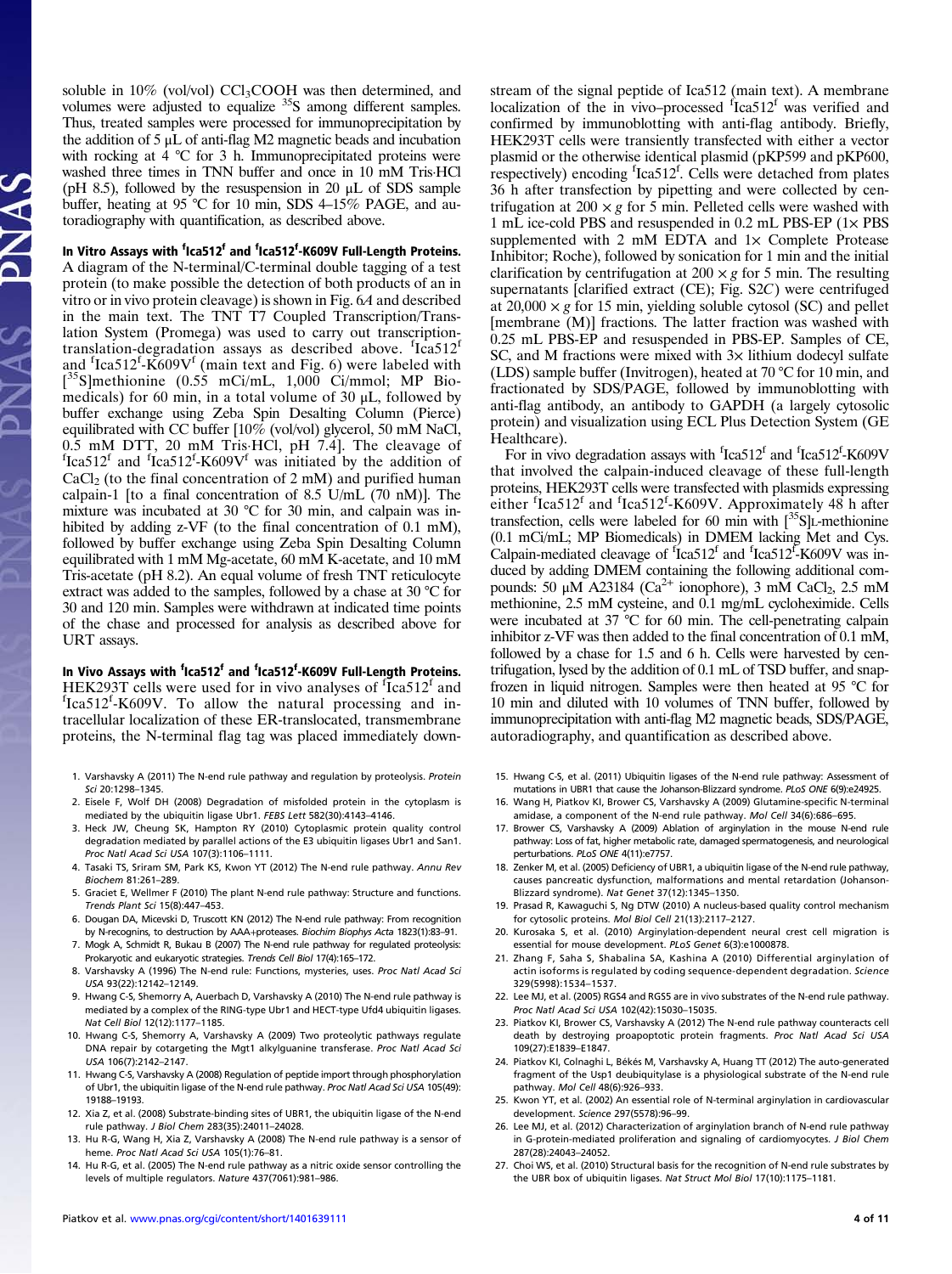- 28. Matta-Camacho E, Kozlov G, Li FF, Gehring K (2010) Structural basis of substrate recognition and specificity in the N-end rule pathway. Nat Struct Mol Biol 17(10): 1182–1187.
- 29. Licausi F, et al. (2011) Oxygen sensing in plants is mediated by an N-end rule pathway for protein destabilization. Nature 479(7373):419–422.
- 30. Sasidharan R, Mustroph A (2011) Plant oxygen sensing is mediated by the N-end rule pathway: A milestone in plant anaerobiosis. Plant Cell 23(12):4173-4183.
- 31. Gibbs DJ, et al. (2011) Homeostatic response to hypoxia is regulated by the N-end rule pathway in plants. Nature 479(7373):415–418.
- 32. Rao H, Uhlmann F, Nasmyth K, Varshavsky A (2001) Degradation of a cohesin subunit by the N-end rule pathway is essential for chromosome stability. Nature 410(6831): 955–959.
- 33. Kim ST, et al. (2013) The N-end rule proteolytic system in autophagy. Autophagy 9(7):1100–1103.
- 34. Zhang G, Lin RK, Kwon YT, Li YP (2013) Signaling mechanism of tumor cell-induced up-regulation of E3 ubiquitin ligase UBR2. FASEB J 27(7):2893–2901.
- 35. Tasaki T, et al. (2013) UBR box N-recognin-4 (UBR4), an N-recognin of the N-end rule pathway, and its role in yolk sac vascular development and autophagy. Proc Natl Acad Sci USA 110(10):3800–3805.
- 36. Fujiwara H, Tanaka N, Yamashita I, Kitamura K (2013) Essential role of Ubr11, but not Ubr1, as an N-end rule ubiquitin ligase in Schizosaccharomyces pombe. Yeast 30(1):1–11.
- 37. Kitamura K, Fujiwara H (2013) The type-2 N-end rule peptide recognition activity of Ubr11 ubiquitin ligase is required for the expression of peptide transporters. FEBS Lett 587(2):214–219.
- 38. An JY, et al. (2010) UBR2 mediates transcriptional silencing during spermatogenesis via histone ubiquitination. Proc Natl Acad Sci USA 107(5):1912–1917.
- 39. An JY, et al. (2012) UBR2 of the N-end rule pathway is required for chromosome stability via histone ubiquitylation in spermatocytes and somatic cells. PLoS ONE 7(5):e37414.
- 40. Sultana R, Theodoraki MA, Caplan AJ (2012) UBR1 promotes protein kinase quality control and sensitizes cells to Hsp90 inhibition. Exp Cell Res 318(1):53–60.
- 41. Lee P, Sowa ME, Gygi SP, Harper JW (2011) Alternative ubiquitin activation/conjugation cascades interact with N-end rule ubiquitin ligases to control degradation of RGS proteins. Mol Cell 43(3):392–405.
- 42. Román-Hernández G, Hou JY, Grant RA, Sauer RT, Baker TA (2011) The ClpS adaptor mediates staged delivery of N-end rule substrates to the AAA+ ClpAP protease. Mol Cell 43(2):217–228.
- 43. Yang F, et al. (2010) The ubiquitin ligase Ubr2, a recognition E3 component of the N-end rule pathway, stabilizes Tex19.1 during spermatogenesis. PLoS ONE 5(11): e14017.
- 44. Ninnis RL, Spall SK, Talbo GH, Truscott KN, Dougan DA (2009) Modification of PATase by L/F-transferase generates a ClpS-dependent N-end rule substrate in Escherichia coli. EMBO J 28(12):1732–1744.
- 45. Schmidt R, Zahn R, Bukau B, Mogk A (2009) ClpS is the recognition component for Escherichia coli substrates of the N-end rule degradation pathway. Mol Microbiol 72(2):506–517.
- 46. Holman TJ, et al. (2009) The N-end rule pathway promotes seed germination and establishment through removal of ABA sensitivity in Arabidopsis. Proc Natl Acad Sci USA 106(11):4549–4554.
- 47. Cai H, Hauser M, Naider F, Becker JM (2007) Differential regulation and substrate preferences in two peptide transporters of Saccharomyces cerevisiae. Eukaryot Cell 6(10):1805–1813.
- 48. Schnupf P, Zhou J, Varshavsky A, Portnoy DA (2007) Listeriolysin O secreted by Listeria monocytogenes into the host cell cytosol is degraded by the N-end rule pathway. Infect Immun 75(11):5135–5147.
- 49. Hu R-G, et al. (2006) Arginyltransferase, its specificity, putative substrates, bidirectional promoter, and splicing-derived isoforms. J Biol Chem 281(43):32559–32573.
- 50. Graciet E, et al. (2006) Aminoacyl-transferases and the N-end rule pathway of prokaryotic/eukaryotic specificity in a human pathogen. Proc Natl Acad Sci USA 103(9):3078–3083.
- 51. Kurosaka S, et al. (2012) Arginylation regulates myofibrils to maintain heart function and prevent dilated cardiomyopathy. J Mol Cell Cardiol 53(3):333–341.
- 52. Wang J, et al. (2011) Arginyltransferase is an ATP-independent self-regulating enzyme that forms distinct functional complexes in vivo. Chem Biol 18(1):121–130.
- 53. Decca MB, et al. (2007) Post-translational arginylation of calreticulin: A new isospecies of calreticulin component of stress granules. J Biol Chem 282(11): 8237–8245.
- 54. Tobias JW, Shrader TE, Rocap G, Varshavsky A (1991) The N-end rule in bacteria. Science 254(5036):1374–1377.
- 55. Boso G, Tasaki T, Kwon YT, Somia NV (2013) The N-end rule and retroviral infection: No effect on integrase. Virol J 10:233.
- 56. Saha S, Kashina A (2011) Posttranslational arginylation as a global biological regulator. Dev Biol 358(1):1–8.
- 57. Belzil C, et al. (2013) A Ca2+-dependent mechanism of neuronal survival mediated by the microtubule-associated protein p600. J Biol Chem 288(34):24452–24464.
- 58. Yamano K, Youle RJ (2013) PINK1 is degraded through the N-end rule pathway. Autophagy 9(11):1758–1769.
- 59. Kim H-K, et al. (2014) The N-terminal methionine of cellular proteins as a degradation signal. Cell 156(1-2):158–169.
- 60. Shemorry A, Hwang C-S, Varshavsky A (2013) Control of protein quality and stoichiometries by N-terminal acetylation and the N-end rule pathway. Mol Cell 50(4):540–551.
- 61. Hwang C-S, Shemorry A, Varshavsky A (2010) N-terminal acetylation of cellular proteins creates specific degradation signals. Science 327(5968):973–977.
- 62. Arnesen T, et al. (2009) Proteomics analyses reveal the evolutionary conservation and divergence of N-terminal acetyltransferases from yeast and humans. Proc Natl Acad Sci USA 106(20):8157–8162.
- 63. Starheim KK, Gevaert K, Arnesen T (2012) Protein N-terminal acetyltransferases: When the start matters. Trends Biochem Sci 37(4):152–161.
- 64. Van Damme P, et al. (2012) N-terminal acetylome analyses and functional insights of the N-terminal acetyltransferase NatB. Proc Natl Acad Sci USA 109(31):12449–12454.
- 65. Moldoveanu T, et al. (2006) The X-ray structure of a BAK homodimer reveals an inhibitory zinc binding site. Mol Cell 24(5):677–688.
- 66. Green DR (2011) Means to an End: Apoptosis and Other Cell Death Mechanisms (Cold Spring Harbor Laboratory Press, Cold Spring Harbor, NY).
- 67. Yin X-M (2006) Bid, a BH3-only multifunctional molecule, is at the cross road of life and death. Gene 369:7–19.
- 68. Billen LP, Shamas-Din A, Andrews DW (2008) Bid: A Bax-like BH3 protein. Oncogene 27(Suppl 1):S93–S104.
- 69. Chen M, et al. (2001) Bid is cleaved by calpain to an active fragment in vitro and during myocardial ischemia/reperfusion. J Biol Chem 276(33):30724–30728.
- 70. Mandic A, et al. (2002) Calpain-mediated Bid cleavage and calpain-independent Bak modulation: Two separate pathways in cisplatin-induced apoptosis. Mol Cell Biol 22(9):3003–3013.
- 71. Gil-Parrado S, et al. (2002) Ionomycin-activated calpain triggers apoptosis. A probable role for Bcl-2 family members. J Biol Chem 277(30):27217–27226.
- 72. Cabon L, et al. (2012) BID regulates AIF-mediated caspase-independent necroptosis by promoting BAX activation. Cell Death Differ 19(2):245–256.
- 73. García-Sáez AJ, Ries J, Orzáez M, Pérez-Payà E, Schwille P (2009) Membrane promotes tBID interaction with BCL(XL). Nat Struct Mol Biol 16(11):1178–1185.
- 74. Nakagawa T, Yuan J (2000) Cross-talk between two cysteine protease families. Activation of caspase-12 by calpain in apoptosis. J Cell Biol 150(4):887–894.
- 75. Pariat M, et al. (2000) The sensitivity of c-Jun and c-Fos proteins to calpains depends on conformational determinants of the monomers and not on formation of dimers. Biochem J 345(Pt 1):129–138.
- 76. Schaecher K, Goust JM, Banik NL (2004) The effects of calpain inhibition on IkB alpha degradation after activation of PBMCs: Identification of the calpain cleavage sites. Neurochem Res 29(7):1443–1451.
- 77. Berg U, Bang P, Carlsson-Skwirut C (2007) Calpain proteolysis of insulin-like growth factor binding protein (IGFBP) -2 and -3, but not of IGFBP-1. Biol Chem 388(8): 859–863.
- 78. Ono Y, Sorimachi H (2012) Calpains: An elaborate proteolytic system. Biochim Biophys Acta 1824(1):224–236.
- 79. Goll DE, Thompson VF, Li H, Wei W, Cong J (2003) The calpain system. Physiol Rev 83(3):731–801.
- 80. Di Leva F, Domi T, Fedrizzi L, Lim D, Carafoli E (2008) The plasma membrane Ca2+ ATPase of animal cells: Structure, function and regulation. Arch Biochem Biophys 476(1):65–74.
- 81. Brown N, Crawford C (1993) Structural modifications associated with the change in Ca2+ sensitivity on activation of m-calpain. FEBS Lett 322(1):65–68.
- 82. Molinari M, Anagli J, Carafoli E (1994) Ca(2+)-activated neutral protease is active in the erythrocyte membrane in its nonautolyzed 80-kDa form. J Biol Chem 269(45): 27992–27995.
- 83. Bean C, Facchinello N, Faulkner G, Lanfranchi G (2008) The effects of Ankrd2 alteration indicate its involvement in cell cycle regulation during muscle differentiation. Biochim Biophys Acta 1783(6):1023–1035.
- 84. Hayashi C, et al. (2008) Multiple molecular interactions implicate the connectin/titin N2A region as a modulating scaffold for p94/calpain 3 activity in skeletal muscle. J Biol Chem 283(21):14801–14814.
- 85. Xu W, et al. (2007) Calpain-mediated mGluR1alpha truncation: A key step in excitotoxicity. Neuron 53(3):399–412.
- 86. Niswender CM, Conn PJ (2010) Metabotropic glutamate receptors: Physiology, pharmacology, and disease. Annu Rev Pharmacol Toxicol 50:295–322.
- 87. Trajkovski M, et al. (2004) Nuclear translocation of an ICA512 cytosolic fragment couples granule exocytosis and insulin expression in beta-cells. J Cell Biol 167(6): 1063–1074.
- 88. Ort T, et al. (2001) Dephosphorylation of beta2-syntrophin and Ca2+/mu-calpainmediated cleavage of ICA512 upon stimulation of insulin secretion. EMBO J 20(15): 4013–4023.
- 89. Bi R, Rong Y, Bernard A, Khrestchatisky M, Baudry M (2000) Src-mediated tyrosine phosphorylation of NR2 subunits of N-methyl-D-aspartate receptors protects from calpain-mediated truncation of their C-terminal domains. J Biol Chem 275(34): 26477–26483.
- 90. Collingridge GL, Olsen RW, Peters J, Spedding M (2009) A nomenclature for ligandgated ion channels. Neuropharmacology 56(1):2–5.
- 91. Simpkins KL, et al. (2003) Selective activation induced cleavage of the NR2B subunit by calpain. J Neurosci 23(36):11322–11331.
- 92. Steigerwald F, et al. (2000) C-Terminal truncation of NR2A subunits impairs synaptic but not extrasynaptic localization of NMDA receptors. J Neurosci 20(12):4573–4581.
- 93. Cho Y-J, Abe M, Kim SY, Sato Y (2005) Raf-1 is a binding partner of DSCR1. Arch Biochem Biophys 439(1):121–128.
- 94. Baliova M, Jursky F (2005) Calpain sensitive regions in the N-terminal cytoplasmic domains of glycine transporters GlyT1A and GlyT1B. Neurochem Res 30(9): 1093–1100.
- 95. Catterall WA (2011) Voltage-gated calcium channels. Cold Spring Harb Perspect Biol 3(8):a003947.
- 96. Hulme JT, et al. (2005) Sites of proteolytic processing and noncovalent association of the distal C-terminal domain of CaV1.1 channels in skeletal muscle. Proc Natl Acad Sci USA 102(14):5274–5279.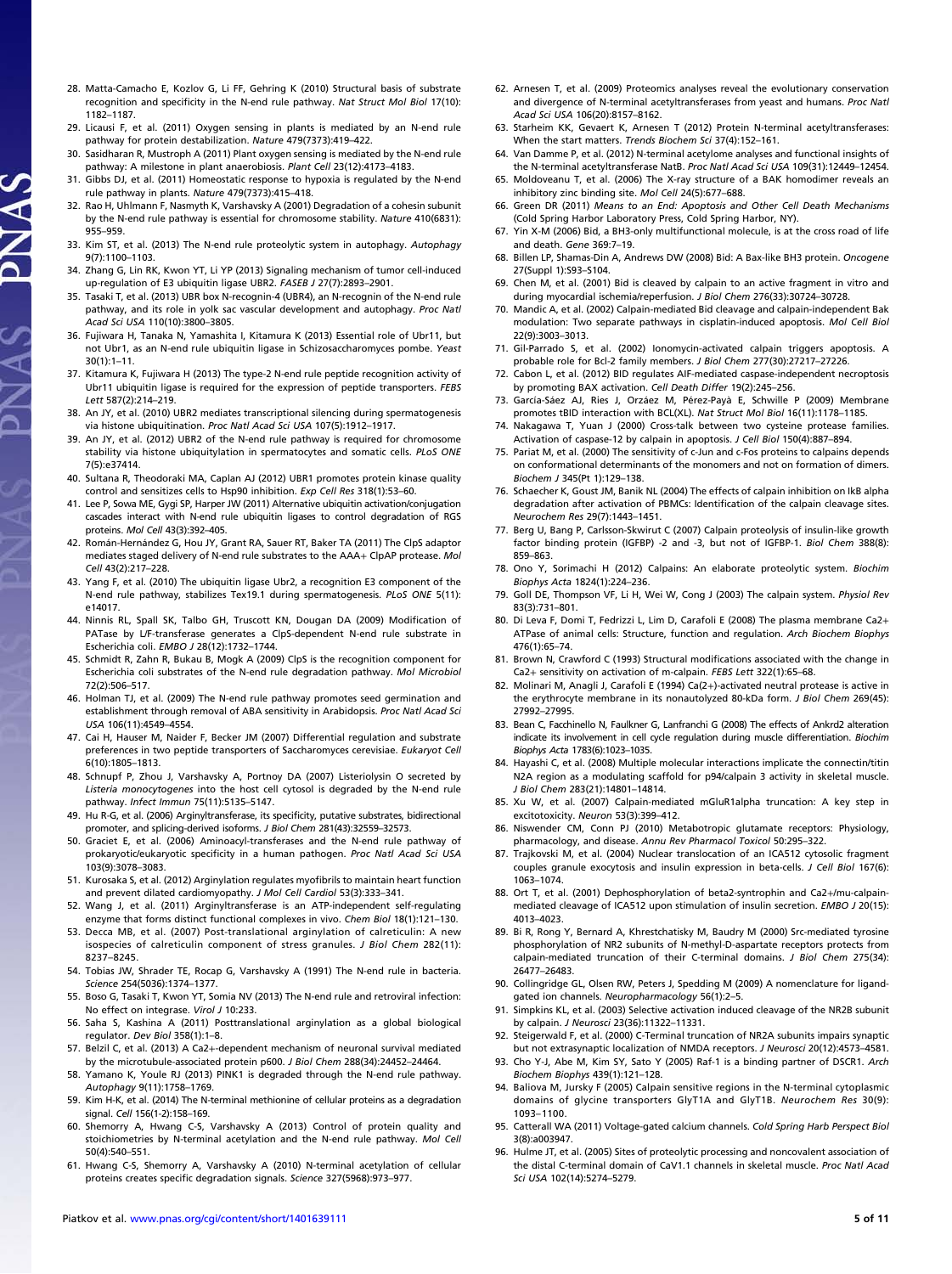- 97. Hulme JT, Yarov-Yarovoy V, Lin TWC, Scheuer T, Catterall WA (2006) Autoinhibitory control of the CaV1.2 channel by its proteolytically processed distal C-terminal domain. J Physiol 576(Pt 1):87–102.
- 98. Gomez-Ospina N, Tsuruta F, Barreto-Chang O, Hu L, Dolmetsch R (2006) The C terminus of the L-type voltage-gated calcium channel Ca(V)1.2 encodes a transcription factor. Cell 127(3):591–606.
- 99. Perrin BJ, Amann KJ, Huttenlocher A (2006) Proteolysis of cortactin by calpain regulates membrane protrusion during cell migration. Mol Biol Cell 17(1):239–250.
- 100. Valero JG, et al. (2012) μ-Calpain conversion of antiapoptotic Bfl-1 (BCL2A1) into a prodeath factor reveals two distinct alpha-helices inducing mitochondria-mediated apoptosis. PLoS ONE 7(6):e38620.
- 101. Yoshida M, Suzuki A, Shimizu T, Ozawa E (1992) Proteinase-sensitive sites on isolated rabbit dystrophin. J Biochem 112(4):433–439.
- 102. Wu Y, et al. (1997) Functional interactions between cytoplasmic domains of the skeletal muscle Ca2+ release channel. J Biol Chem 272(40):25051–25061.
- 103. Shoshan-Barmatz V, Weil S, Meyer H, Varsanyi M, Heilmeyer LM (1994) Endogenous, Ca(2+)-dependent cysteine-protease cleaves specifically the ryanodine receptor/Ca2+ release channel in skeletal muscle. J Membr Biol 142(3):281–288.
- 104. Wei G, et al. (2012) Calpain-mediated degradation of myocyte enhancer factor 2D contributes to excitotoxicity by activation of extrasynaptic N-methyl-D-aspartate receptors. J Biol Chem 287(8):5797–5805.
- 105. Rees DJG, Ades SE, Singer SJ, Hynes RO (1990) Sequence and domain structure of talin. Nature 347(6294):685–689.
- 106. Bate N, et al. (2012) Talin contains a C-terminal calpain2 cleavage site important in focal adhesion dynamics. PLoS ONE 7(4):e34461.
- 107. Patzke H, Tsai LH (2002) Calpain-mediated cleavage of the cyclin-dependent kinase-5 activator p39 to p29. J Biol Chem 277(10):8054–8060.
- 108. Gregoriou M, Willis AC, Pearson MA, Crawford C (1994) The calpain cleavage sites in the epidermal growth factor receptor kinase domain. Eur J Biochem 223(2):455–464.
- 109. Abe K, Takeichi M (2007) NMDA-receptor activation induces calpain-mediated betacatenin cleavages for triggering gene expression. Neuron 53(3):387–397.
- 110. Kimura Y, et al. (1998) The involvement of calpain-dependent proteolysis of the tumor suppressor NF2 (merlin) in schwannomas and meningiomas. Nat Med 4(8): 915–922.
- 111. Chua BT, Guo K, Li P (2000) Direct cleavage by the calcium-activated protease calpain can lead to inactivation of caspases. J Biol Chem 275(7):5131–5135.
- 112. Zhang Z, Biesiadecki BJ, Jin JP (2006) Selective deletion of the NH2-terminal variable region of cardiac troponin T in ischemia reperfusion by myofibril-associated mu-calpain cleavage. Biochemistry 45(38):11681–11694.
- 113. Kishimoto A, et al. (1989) Limited proteolysis of protein kinase C subspecies by calcium-dependent neutral protease (calpain). J Biol Chem 264(7):4088–4092.
- 114. Kang MY, et al. (2010) Receptor-independent cardiac protein kinase Calpha activation by calpain-mediated truncation of regulatory domains. Circ Res 107(7): 903–912.
- 115. Panigrahi AK, Zhang N, Mao Q, Pati D (2011) Calpain-1 cleaves Rad21 to promote sister chromatid separation. Mol Cell Biol 31(21):4335–4347.
- 116. Hauf S, Waizenegger IC, Peters J-M (2001) Cohesin cleavage by separase required for anaphase and cytokinesis in human cells. Science 293(5533):1320–1323.
- 117. Varshavsky A (2008) Discovery of cellular regulation by protein degradation. J Biol Chem 283(50):34469–34489.
- 118. Xu J, et al. (2009) Extrasynaptic NMDA receptors couple preferentially to excitotoxicity via calpain-mediated cleavage of STEP. J Neurosci 29(29):9330-9343.
- 119. McGinnis KM, Whitton MM, Gnegy ME, Wang KK (1998) Calcium/calmodulindependent protein kinase IV is cleaved by caspase-3 and calpain in SH-SY5Y human neuroblastoma cells undergoing apoptosis. J Biol Chem 273(32):19993–20000.
- 120. Fischer S, Vandekerckhove J, Ampe C, Traub P, Weber K (1986) Protein-chemical identification of the major cleavage sites of the Ca2+ proteinase on murine vimentin, the mesenchymal intermediate filament protein. Biol Chem Hoppe Seyler 367(11):1147–1152.
- 121. Brower CS, Piatkov KI, Varshavsky A (2013) Neurodegeneration-associated protein fragments as short-lived substrates of the N-end rule pathway. Mol Cell 50(2):161–171.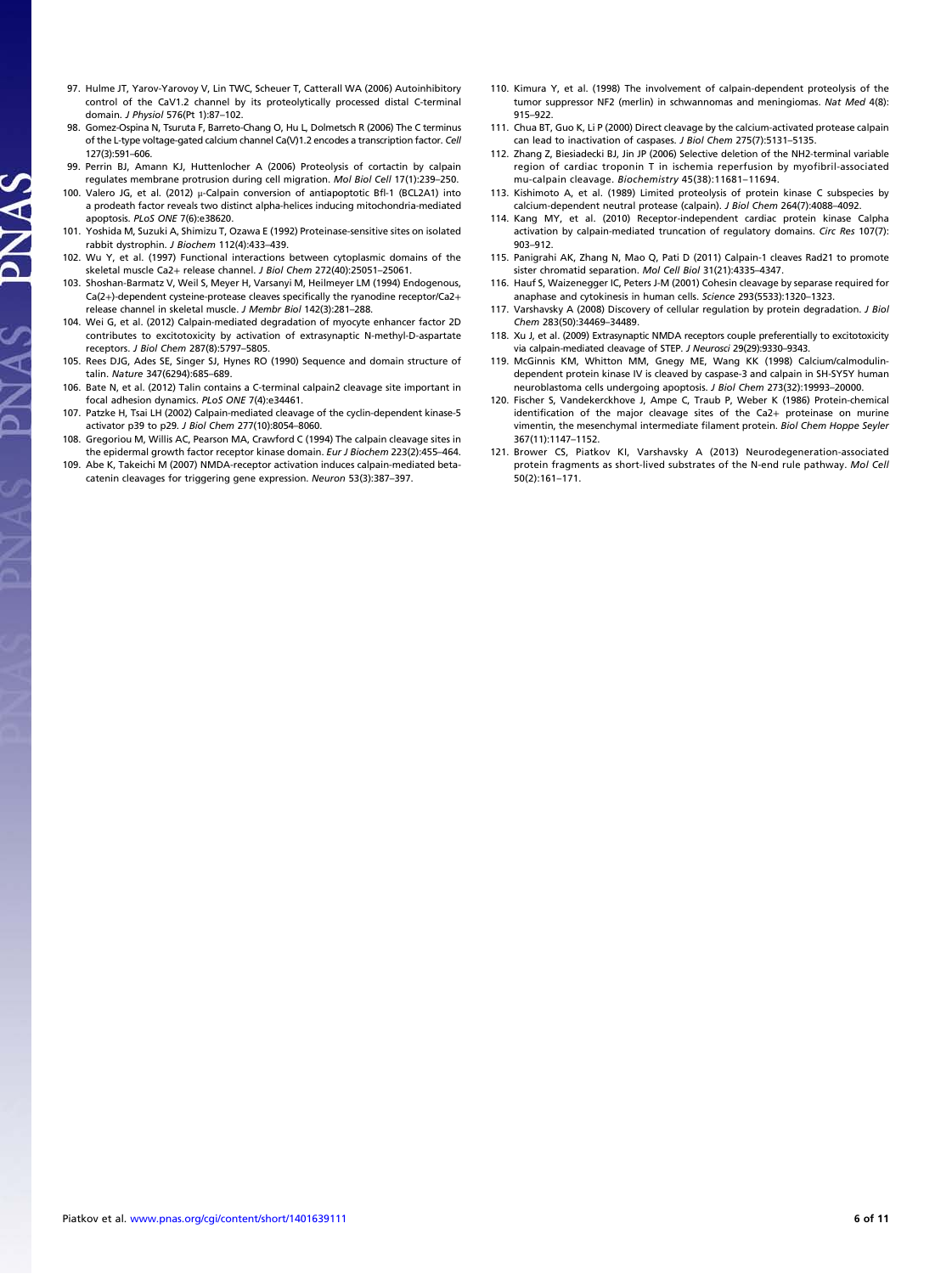

Fig. S1. Evolutionary conservation of destabilizing activity of P1′ residues in calpain cleavage sites. Arrowheads indicate calpain cleavage sites. P1′ residues, which become N-terminal upon the cleavage, are larger and colored. Domain organization and approximate location of a calpain cleavage site are indicated for each protein. Specific positions of P1' residues are indicated as well for the first cited protein in a sequence alignment, specifically, for the human [Homo sapiens (Hs)] calpain-1 (Capn1) in B and for the mouse [Mus musculus (Mm)] proteins in A and C-E. See the main text for descriptions of the cited proteins. (A) c-Fos. (B) Capn1. (C) Igfbp2. (D) Ica512. (E) Atp2b2.

PNAS

 $\tilde{\mathbf{X}}$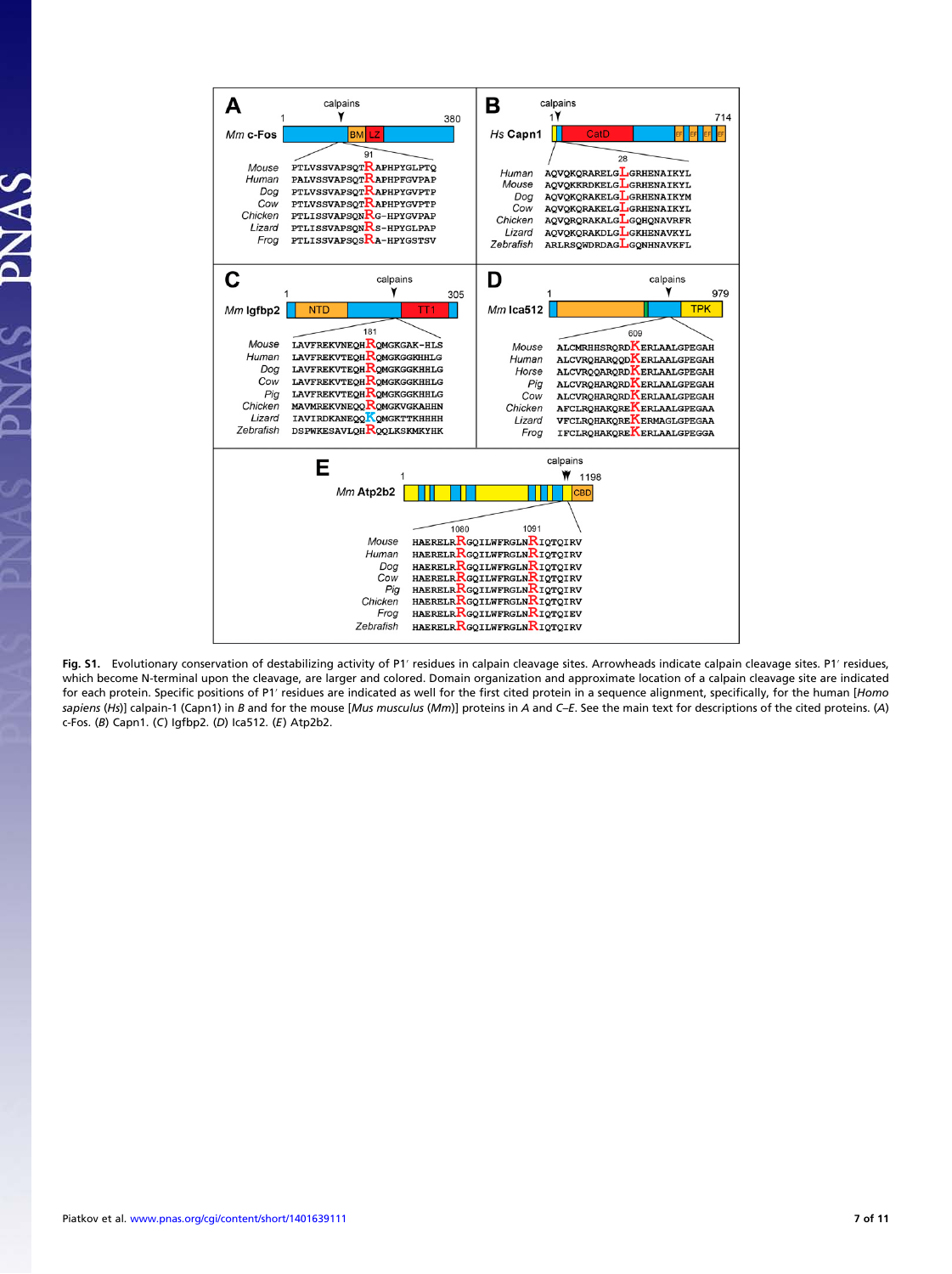

Fig. S2. In vivo degradation of a calpain-generated protein fragment. (A) HEK293T cells were transiently transfected with URT-based plasmids (Fig. 4A) expressing the Phe1279-GluN2a<sup>f</sup> fragment (Figs. 2, #13, 3D, and 4B) or the otherwise identical Val1279-GluN2a<sup>f</sup> fragment. Cells were labeled for 20 min with [<sup>35</sup>S]methionine, followed by a chase for 30 and 60 min, immunoprecipitation of cell extracts with anti-flag antibody, SDS/PAGE, and autoradiography (SI Materials and Methods). (B) Quantification of data in A. (C) Verification of the predominantly membrane localization of <sup>f</sup>ica512<sup>f</sup> in vivo. HEK293T cells were transiently transfected either with a plasmid expressing doubly flag-tagged, full-length <sup>f</sup>lca512<sup>f</sup> (Fig. 6A) or with vector alone. Cell extracts were clarified by a brief low-speed centrifugation (200 x q for 5 min; SI Materials and Methods). The supernatants [clarified extract (CE)] were centrifuged at 20,000 x q for 15 min to pellet cell membranes, yielding the membrane (M) and soluble cytosol (SC) fractions. The resulting samples were subjected to SDS/PAGE, followed by immunoblotting with anti-flag antibody and antibody to GAPDH, a largely cytosolic protein. The notation "load, %" indicates relative amounts of fractions subjected to SDS/PAGE. Lanes 1–3, immunoblotting analyses of CE, SC, and M fractions from HEK293T cells transfected with vector alone. Lanes 4–6, same as lanes 1–3 but cells were transfected with the plasmid expressing <sup>f</sup>ica512<sup>f</sup>. (D) Autoprocessing of calpain. Purified human calpain-1 (SI Mater*ials and Methods*) in 10% (vol/vol) glycerol, 50 mM NaCl, 0.5 mM DTT, and 20 mM Tris·HCl (pH 7.4) was shifted to 40 μM CaCl<sub>2</sub> in the same buffer, followed by SDS/PAGE and Coomassie staining at indicated time points. Lane 1, molecular mass markers. Lane 2, a 30-min incubation of calpain-1 under the above conditions plus 0.5 mM EGTA, a Ca<sup>2+</sup>-chelating compound. Lanes 3–8, same as lane 2 but no EGTA and incubation times from 0 to 30 min, as indicated.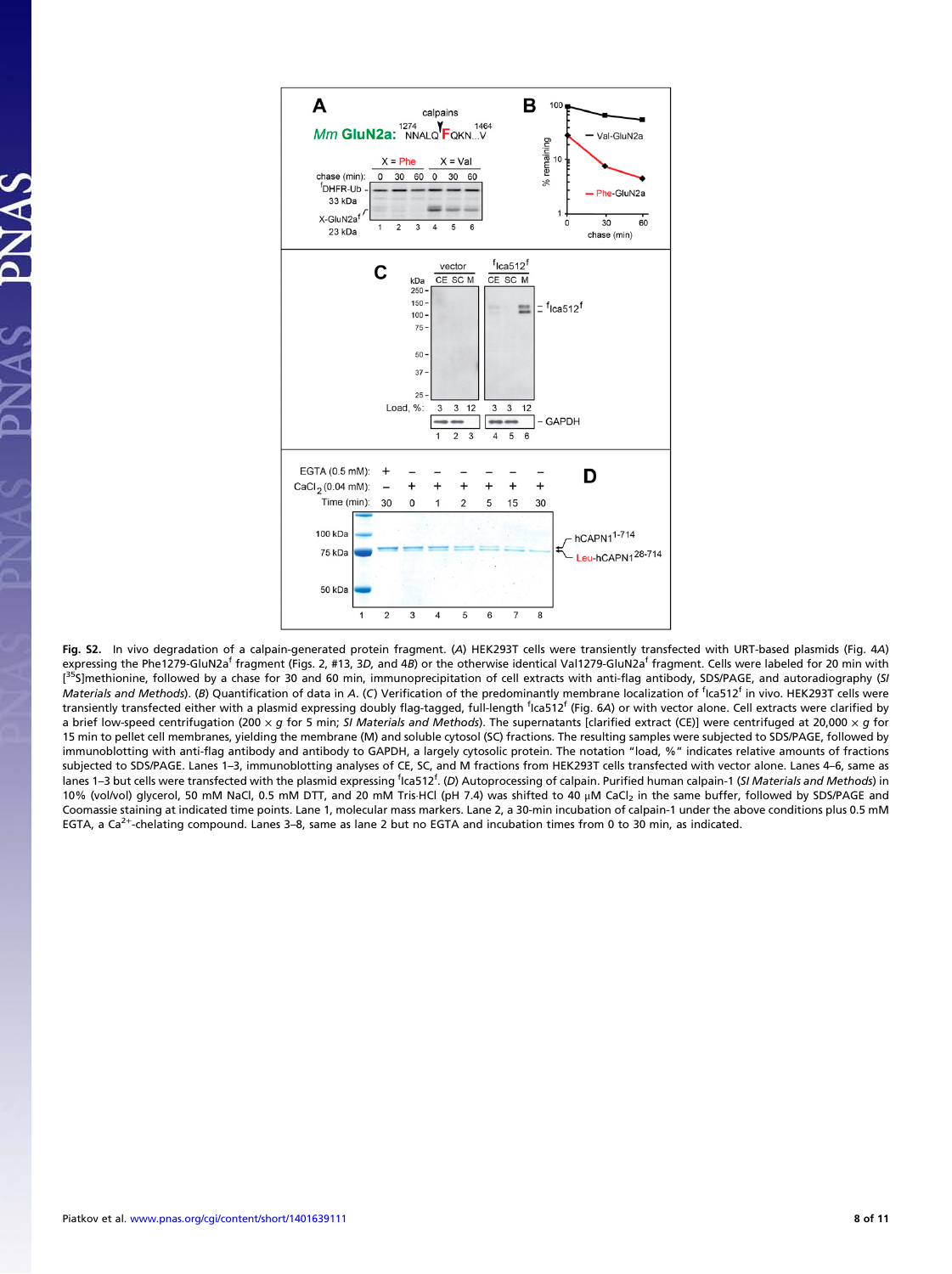### Table S1. Plasmids used in this study

PNAS PNAS

| Plasmid         | Description                                                                                                | Source or reference |
|-----------------|------------------------------------------------------------------------------------------------------------|---------------------|
| pcDNA3.0-Neo    | Amp <sup>R</sup> ; Neo <sup>R</sup> ; Expression vector for cloning your gene of interest                  | Invitrogen          |
| Clone: 8861782  | Amp <sup>R</sup> ; fragment of mouse Ankrd2 cDNA                                                           | Open Biosystems     |
| Clone: 5223130  | Amp <sup>R</sup> ; full length human Capn1 cDNA                                                            | Open Biosystems     |
| Clone: 5749709  | Amp <sup>R</sup> ; full length human Capn2 cDNA                                                            | Open Biosystems     |
| Clone: 30544252 | Amp <sup>R</sup> ; full length mouse Grm1 cDNA                                                             | Open Biosystems     |
| Clone: 4987532  | Amp <sup>R</sup> ; fragment of mouse Ica512 cDNA                                                           | Open Biosystems     |
| Clone: 2582234  | Amp <sup>R</sup> ; full length mouse c-Fos cDNA                                                            | Open Biosystems     |
| pKP496          | AmpR; NeoR; pcDNA3.0-based plasmid encoding                                                                | (23)                |
|                 | flag-DHFR-ha-Ub-MCS-flag under the control of CMV promoter.                                                |                     |
|                 | MCS has SacII, EcoRI, XhoI, ClaI and EcoRV unique cloning sites.                                           |                     |
| pKP536          | Amp <sup>R</sup> ; Neo <sup>R</sup> ; pcDNA3.0-based plasmid encoding                                      | This study          |
|                 | <sup>f</sup> DHFR-Ub <sup>K48R</sup> -Leu28-hCapn1 <sup>f</sup> under the control of T7 or CMV promoter    |                     |
| pKP537          | Amp <sup>R</sup> ; Neo <sup>R</sup> ; pcDNA3.0-based plasmid encoding                                      | This study          |
|                 | <sup>f</sup> DHFR-Ub <sup>K48R</sup> -Val28-Capn2 <sup>f</sup> under the control of T7 or CMV promoter     |                     |
| pKP564          | Amp <sup>R</sup> ; Neo <sup>R</sup> ; pcDNA3.0-based plasmid encoding                                      | This study          |
|                 | <sup>f</sup> DHFR-Ub <sup>K48R</sup> -Tyr937-mGrm1 <sup>f</sup> under the control of T7 or CMV promoter    |                     |
| pKP565          | Amp <sup>R</sup> ; Neo <sup>R</sup> ; pcDNA3.0-based plasmid encoding                                      | This study          |
|                 | <sup>f</sup> DHFR-Ub <sup>K48R</sup> -Val937-mGrm1 <sup>f</sup> under the control of T7 or CMV promoter    |                     |
| pKP566          | Amp <sup>R</sup> ; Neo <sup>R</sup> ; pcDNA3.0-based plasmid encoding                                      | This study          |
|                 | <sup>f</sup> DHFR-Ub <sup>K48R</sup> -Arg181-mlgfpb2 <sup>f</sup> under the control of T7 or CMV promoter  |                     |
| pKP567          | Amp <sup>R</sup> ; Neo <sup>R</sup> ; pcDNA3.0-based plasmid encoding                                      | This study          |
|                 | <sup>f</sup> DHFR-Ub <sup>K48R</sup> -Val181-m Igfpb2 <sup>f</sup> under the control of T7 or CMV promoter |                     |
| pKP568          | Amp <sup>R</sup> ; Neo <sup>R</sup> ; pcDNA3.0-based plasmid encoding                                      | This study          |
|                 | <sup>f</sup> DHFR-Ub <sup>K48R</sup> -Phe1279-mGluN2a <sup>f</sup> under the control of T7 or CMV promoter |                     |
|                 | Amp <sup>R</sup> ; Neo <sup>R</sup> ; pcDNA3.0-based plasmid encoding                                      | This study          |
| pKP569          | <sup>f</sup> DHFR-Ub <sup>K48R</sup> -Val1279-mGluN2a <sup>f</sup> under the control of T7 or CMV promoter |                     |
|                 | Amp <sup>R</sup> ; Neo <sup>R</sup> ; pcDNA3.0-based plasmid encoding                                      |                     |
| pKP574          | <sup>f</sup> DHFR-Ub <sup>K48R</sup> -Lys609-mlca512 <sup>f</sup> under the control of T7 or CMV promoter  | This study          |
|                 |                                                                                                            |                     |
| pKP575          | Amp <sup>R</sup> ; Neo <sup>R</sup> ; pcDNA3.0-based plasmid encoding                                      | This study          |
|                 | <sup>f</sup> DHFR-Ub <sup>K48R</sup> -Val609-mlca512 <sup>f</sup> under the control of T7 or CMV promoter  |                     |
| pKP576          | Amp <sup>R</sup> ; Neo <sup>R</sup> ; pcDNA3.0-based plasmid encoding                                      | This study          |
|                 | <sup>f</sup> DHFR-Ub <sup>K48R</sup> -Arg103-mAnkrd2 <sup>f</sup> under the control of T7 or CMV promoter  |                     |
| pKP577          | Amp <sup>R</sup> ; Neo <sup>R</sup> ; pcDNA3.0-based plasmid encoding                                      | This study          |
|                 | <sup>f</sup> DHFR-Ub <sup>K48R</sup> -Val103-mAnkrd2 <sup>f</sup> under the control of T7 or CMV promoter  |                     |
| pKP578          | Amp <sup>R</sup> ; Neo <sup>R</sup> ; pcDNA3.0-based plasmid encoding                                      | This study          |
|                 | <sup>f</sup> DHFR-Ub <sup>K48R</sup> -Asp143-mCapns1 <sup>f</sup> under the control of T7 or CMV promoter  |                     |
| pKP579          | Amp <sup>R</sup> ; Neo <sup>R</sup> ; pcDNA3.0-based plasmid encoding                                      | This study          |
|                 | <sup>f</sup> DHFR-Ub <sup>K48R</sup> -Val143-mCapns1 <sup>f</sup> under the control of T7 or CMV promoter  |                     |
| pKP582          | AmpR; NeoR; pcDNA3.0-based plasmid encoding                                                                | This study          |
|                 | flag-lacZ <sup>25-119</sup> -DHFR-ha-Ub-MCS-flag under the control of CMV promoter.                        |                     |
|                 | MCS has SacII, EcoRI, XhoI, ClaI and EcoRV unique cloning sites.                                           |                     |
| pKP583          | Amp <sup>R</sup> ; Neo <sup>R</sup> ; pcDNA3.0-based plasmid encoding                                      | This study          |
|                 | <sup>f</sup> DHFR-Ub <sup>K48R</sup> -Glu16-mBak <sup>f</sup> under the control of T7 or CMV promoter      |                     |
| pKP584          | Amp <sup>R</sup> ; Neo <sup>R</sup> ; pcDNA3.0-based plasmid encoding                                      | This study          |
|                 | <sup>f</sup> DHFR-Ub <sup>K48R</sup> -Val16-mBak <sup>f</sup> under the control of T7 or CMV promoter      |                     |
| pKP599          | Amp <sup>R</sup> ; Neo <sup>R</sup> ; pcDNA3.0-based plasmid encoding full length                          | This study          |
|                 | <sup>f</sup> Ica512 <sup>f</sup> under the control of T7 or CMV promoter                                   |                     |
| pKP600          | Amp <sup>R</sup> ; Neo <sup>R</sup> ; pcDNA3.0-based plasmid encoding                                      | This study          |
|                 | Lys609Val mutant of full length 'Ica512' ('Ica512'-K609V)                                                  |                     |
|                 | under the control of T7 or CMV promoter                                                                    |                     |
| pKP631          | Amp <sup>R</sup> ; Neo <sup>R</sup> ; pcDNA3.0-based plasmid encoding                                      | This study          |
|                 | <sup>f</sup> DHFR-Ub <sup>K48R</sup> -Lys10-hCapn2 <sup>f</sup> under the control of T7 or CMV promoter    |                     |
| pKP632          | Amp <sup>R</sup> ; Neo <sup>R</sup> ; pcDNA3.0-based plasmid encoding                                      | This study          |
|                 | <sup>f</sup> DHFR-Ub <sup>K48R</sup> -Val10-hCapn2 <sup>f</sup> under the control of T7 or CMV promoter    |                     |
| pJO386          | Amp <sup>R</sup> ; Neo <sup>R</sup> ; pcDNA3.0-based plasmid encoding                                      | This study          |
|                 | <sup>f</sup> DHFR-Ub <sup>K48R</sup> -Arg1091-mAtb2b2 <sup>f</sup> under the control of T7 or CMV promoter |                     |
| pJO387          | Amp <sup>R</sup> ; Neo <sup>R</sup> ; pcDNA3.0-based plasmid encoding                                      | This study          |
|                 | <sup>f</sup> DHFR-Ub <sup>K48R</sup> -Val1091-mAtb2b <sup>f</sup> under the control of T7 or CMV promoter  |                     |
| pJO425          | Amp <sup>R</sup> ; Neo <sup>R</sup> ; pcDNA3.0-based plasmid encoding                                      | This study          |
|                 | flag-lacZ <sup>25-119</sup> -DHFR-Ub <sup>K48R</sup> -Arg91-mc-Fos <sup>f</sup> under the control          |                     |
|                 | of T7 or CMV promoter                                                                                      |                     |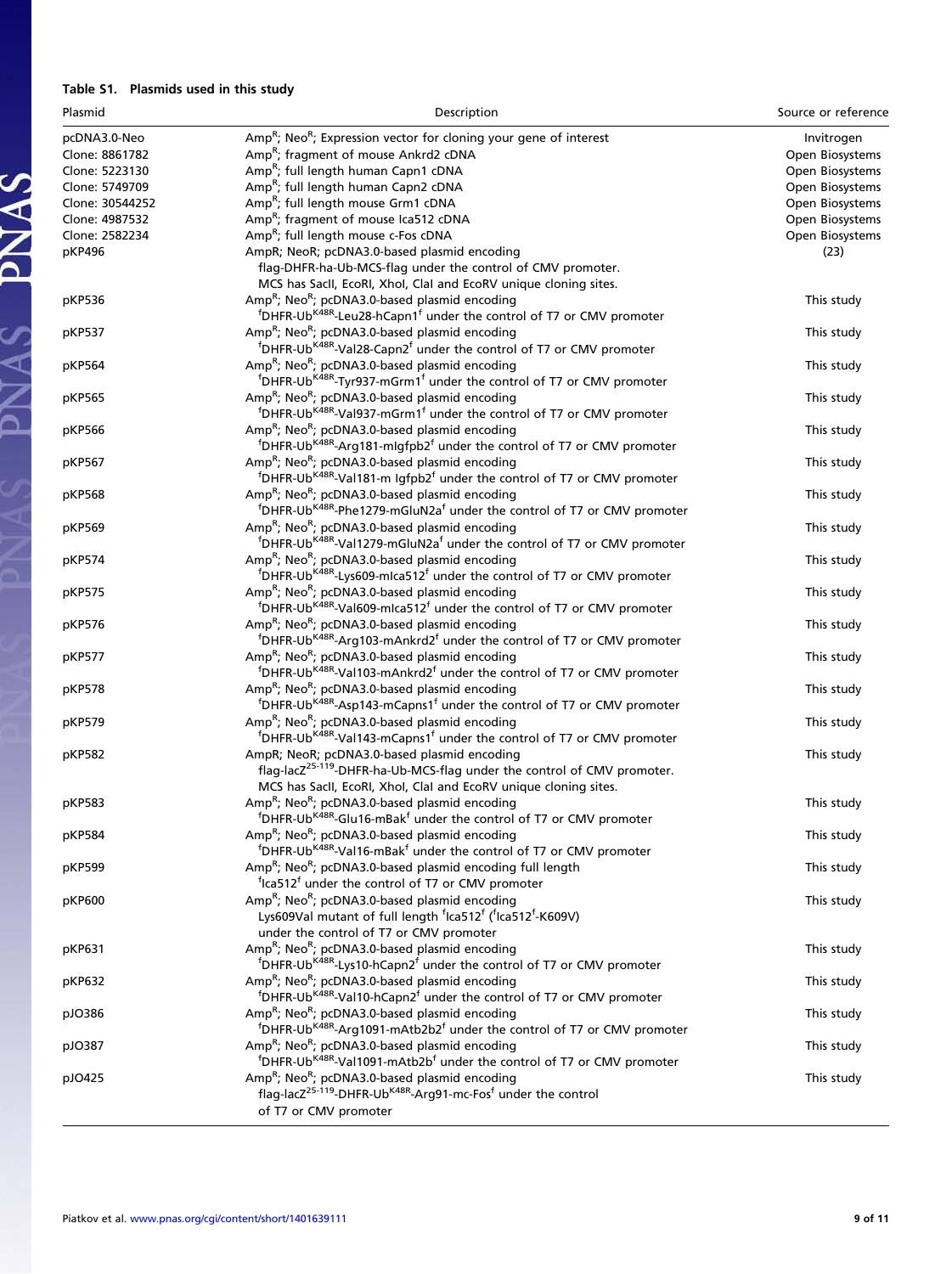| Table S1. Cont. |                                                                                                                                                                                                      |                     |  |
|-----------------|------------------------------------------------------------------------------------------------------------------------------------------------------------------------------------------------------|---------------------|--|
| Plasmid         | Description                                                                                                                                                                                          | Source or reference |  |
| pJO426          | Amp <sup>R</sup> ; Neo <sup>R</sup> ; pcDNA3.0-based plasmid encoding<br>flag-lacZ <sup>25-119</sup> -DHFR-Ub <sup>K48R</sup> -Val91-mc-Fos <sup>f</sup> under the control<br>of T7 or CMV promoter  | This study          |  |
| pJ0427          | Amp <sup>R</sup> ; Neo <sup>R</sup> ; pcDNA3.0-based plasmid encoding<br>flag-lac $Z^{25-119}$ -DHFR-Ub <sup>K48R</sup> -Glu51-ml $\kappa$ B $\alpha^f$ under the<br>control of T7 or CMV promoter   | This study          |  |
| pJO428          | Amp <sup>R</sup> ; Neo <sup>R</sup> ; pcDNA3.0-based plasmid encoding<br>flag-lac $Z^{25-119}$ -DHFR-Ub <sup>K48R</sup> -Val51-ml $\kappa$ B $\alpha^{f}$ under the<br>control of T7 or CMV promoter | This study          |  |

PNAS PNAS